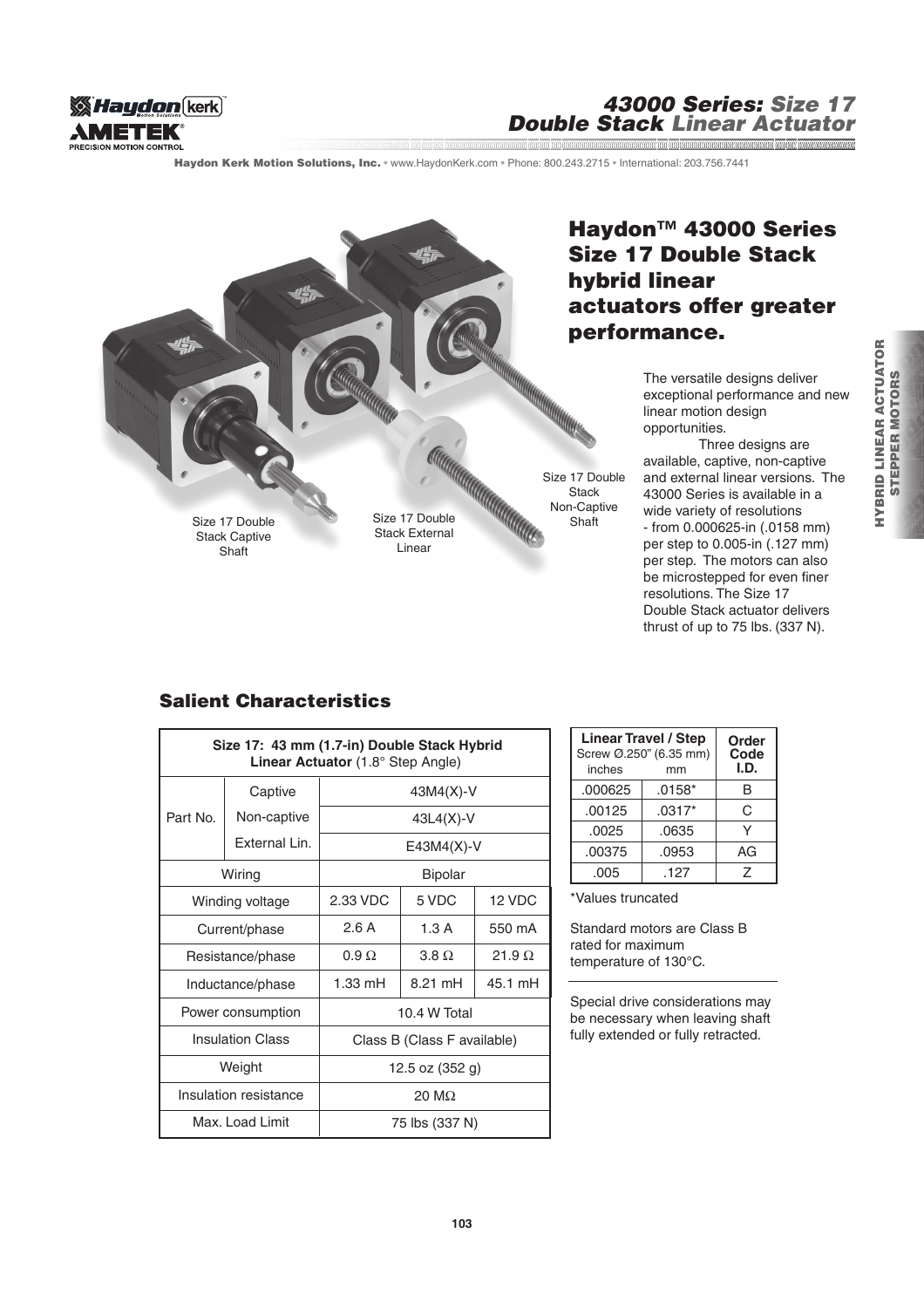#### 43000 Series: Size 17 Double Stack Dimensional Drawings



Haydon Kerk Motion Solutions, Inc. · www.HaydonKerk.com · Phone: 800.243.2715 · International: 203.756.7441







Up to 10-in

lengths are available.